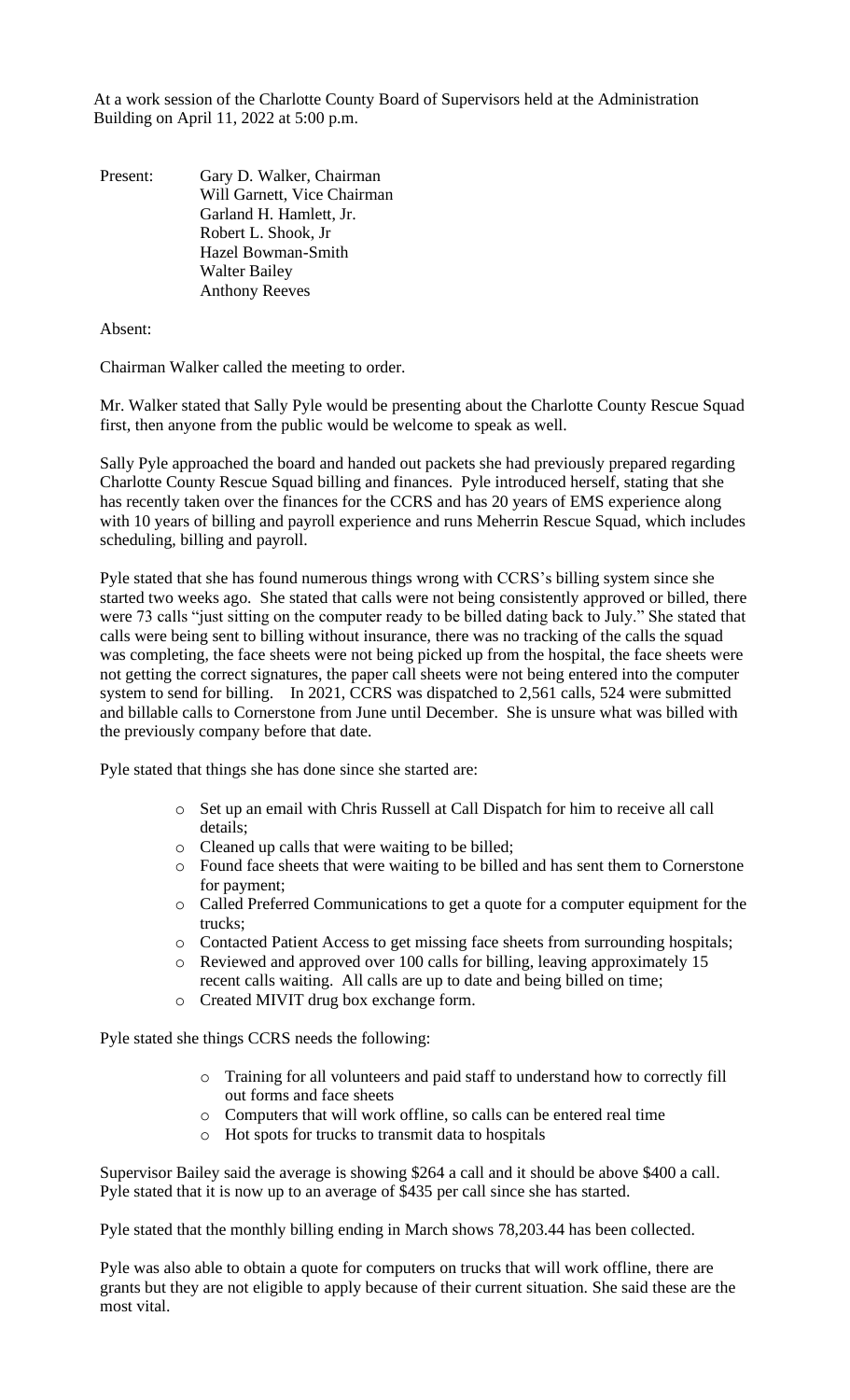Pyle stated that from what she has found, it looks like the previous billing system would be random with no consistency. She said since the billing wasn't consistent, the incoming money wasn't consistent.

Supervisor Shook asked how much the computers are, and Pyle said the quote was for \$11,000 for computers with docking stations.

Garnett asked, do they need a spare or does it come with a warranty? Pyle stated they do get a warranty.

Supervisors Bailey and Smith also recommend the docking stations

Supervisor Smith asked was all this shared with the members of the squad before the meeting, and Pyle said it was.

Supervisor Hamlett asked Pyle had she seen the finance statements or balance sheets, to which she responded she said she pulled the information from CCRS billing website.

She expects in a week's time the squad could receive \$15,000- \$25,000 in revenue, with trending upwards. Pyle expects 60%-70% of their billed money to be back by July.

Supervisor Bailey said since the last meeting, Bailey, Shook and Administrator Witt attended a CCRS meeting and the pay raise was rescinded until money is stable.

Supervisors Bailey, Garnett and Administrator Witt will put together an oversight board to oversee the rescue squad. Witt and Bailey will be visiting other organizations to see how they proceeded forward after similar situations.

Supervisor Bailey stated everyone has been very open with him, Captain Matthew LaMotte has been doing a great job and has a big task on his shoulders

Captain LaMotte approaches the podium and says he wants to be completely transparent with his members and with the Board of Supervisors. He stated that his biggest issue is staffing and he doesn't have enough staff to fill three stations. He has scheduled a meeting on Wednesday with surrounding counties to try and get staffing help from them with staffing and schedule creation. He hopes to make the schedules out a month in advance to help his staff and prevent overtime. He wants to keep everyone at 60 hours max. He stated that he needs 14 full time employees to run two stations and that Mecklenburg has been going though to same issues. He has been told to be prepared that other surrounding counties are going to offer higher pay and benefits to try and correct their staffing issues.

Captain LaMotte has been reaching out to former employees to see why they left. He said most employees left for higher pay and some because their issues or problems weren't being addressed. He stated that two current employees are leaving at the end of the month for better pay and benefits at other locations. He has reached out to lifetime members to see if they would come back and help out until these staffing problems are worked though. He is also reaching out to other organizations, and schools to help try and recruit workers to CCRS.

Captain LaMotte stated that the call volume does not support three full time crews. Captain LaMotte and Mrs. Pyle are working together to see how to fix this and hope to have everyone back on track by July.

Capitan LaMotte states he doesn't want to cut out Lunenburg County and suggest that maybe Lunenburg could absorb the costs for calls within their county.

Capitan LaMotte said there are 4 loans outstanding. He is striving to take care of the \$65,000 loan, that it is on an older model ambulance with high milage, and he sees no reason to have an outstanding balance on it. Second loan is Striker loan in the amount of \$27,000 and an ambulance loan for 101,000. Pyle and Cornerstone, LLC are working on a payment plan for the fourth loan.

The CCRS is also forming committees to help prevent similar situations from happening in the future and also to help keep them being transparent and accountable. He knows he cannot do this by himself, and he appreciates Mrs. Pyle and Mr. Newcomb for their invaluable help. He has been in contact with CCRS's lawyer to create By-laws. He believes that community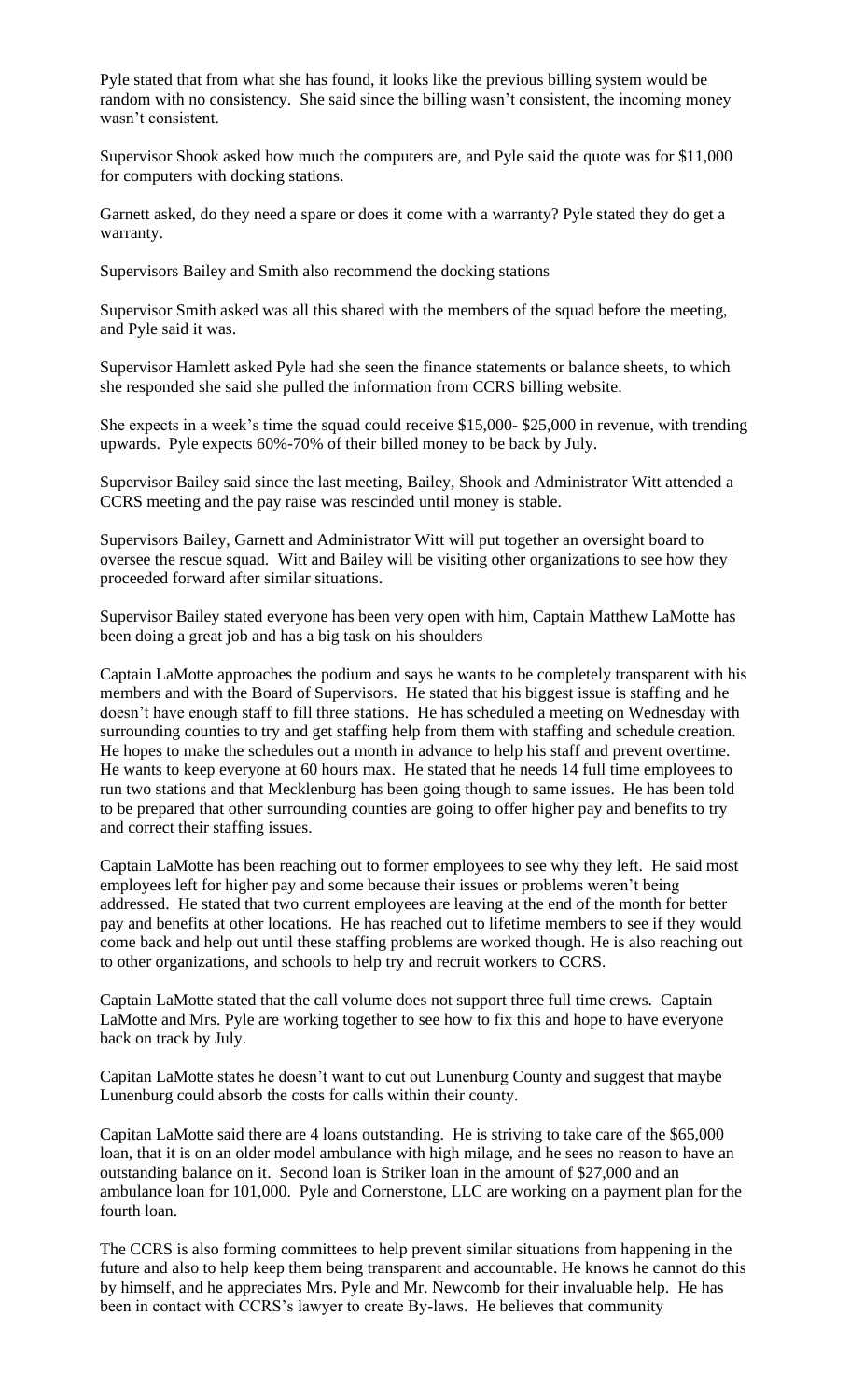involvement is important and wants to show that CCRS cares for the community. They have received a donation from an anonymous source and from Ace Hardware in Keysville.

Capitan LaMotte stated that one thing he wants to rearrange is the number of bank accounts. He would like to set up three bank accounts, one for payroll, one for donations and expenses and one for savings. He plans to set up a budget but thinks it's vital to start saving for a new ambulance now.

Supervisor Bailey stated that 3 ambulances are needed, based on distance and call volume. He stated that a County our size cannot operate on two ambulances. Bailey said that calls are going unanswered and that we need to make sure Charlotte County citizens are taken care of first, before calls in other counties are answered. Bailey says that Nottoway and Prince Edward counties have stated that they will help back staff but want to make sure they will get paid.

Supervisor Hamlett asked about the ambulance loan. Capitan LaMotte says CRS owes approximant \$99,000 with the payoff in 4 years. He has been on the phone with CCRS CPA, but hasn't been able to get the information he wants yet. He stated that the members of the squad have the right to know the money situations.

Supervisor Hamlett asked how many miles does it have on it? LaMotte responded that it has 170,000 miles and he sees no reason for there still to be a payment on a truck they cannot resell.

Supervisor Shook asked if the squad is meeting payroll. Do you have bills that are outstanding? Are you in the red? LaMotte responded that they have 3 weeks of payroll, they are on the red line, the CPA didn't have access to one account and they are trying to sort out accounts and money balances ASAP. Parker Oil has been paid and according to Larry Newcomb is up to date.

Supervisor Smith asks why does the squad we only have one crew working but the county has three stations? LaMotte stated that staffing is the main problem.

Supervisor Bailey says Nottoway and Prince Edward will be willing to help if the Board of Supervisors will guarantee their employees will get paid.

Supervisor Shook asks how many ambulances the Squad has? LaMotte said the Squad has five and he is planning to switch around ambulance locations based on milage. Shook asks are four currently running and the fifth only needs a blower? LaMotte responded yes, the fifth one should be running soon with little cost.

Chairman Walker thanks Captain Lamotte for attending and asks would anyone else from the squad would like to speak. Supervisor Smith asks for everyone to at least introduce themselves.

Jackie Hamlett, CCRS member approached the podium to state that she is full time at Buckingham but promises to do her very best to help CCRS and get them back on track. She states that Charlotte County is her life and her whole family resides here. Some calls aren't covered at Buckingham either, they are also having staffing shortages. Most people are going to places with higher pay, but she feels committed to helping out Charlotte County.

Members of the Rescue Squad introduced themselves:

Kristy Sutzer Denise Hall – Volunteer Thomas Hamlett – EMT Lauren Kunath- EMT Volunteer Larry Newcomb left early when he received a call

Chairman Walker thanked everyone again for their dedication and attendance.

Administrator Witt stated that there is a need for an audit. LaMotte also feels like everyone should know where they stand monetarily. Witt stated that he has contacted 2-3 agencies and an audit will cost approximately \$25,000-money CCRS does not currently have. If there are any problems found, the cost of the audit will increase. Witt suggested the Board should consider paying this and he thinks it would be wise to conduct an audit since it's a \$1.1-million-dollar agency annually.

Supervisor Hamlett asked how would we know the exact costs? Witt replied he would get three quotes and the Board would have control of the audit.